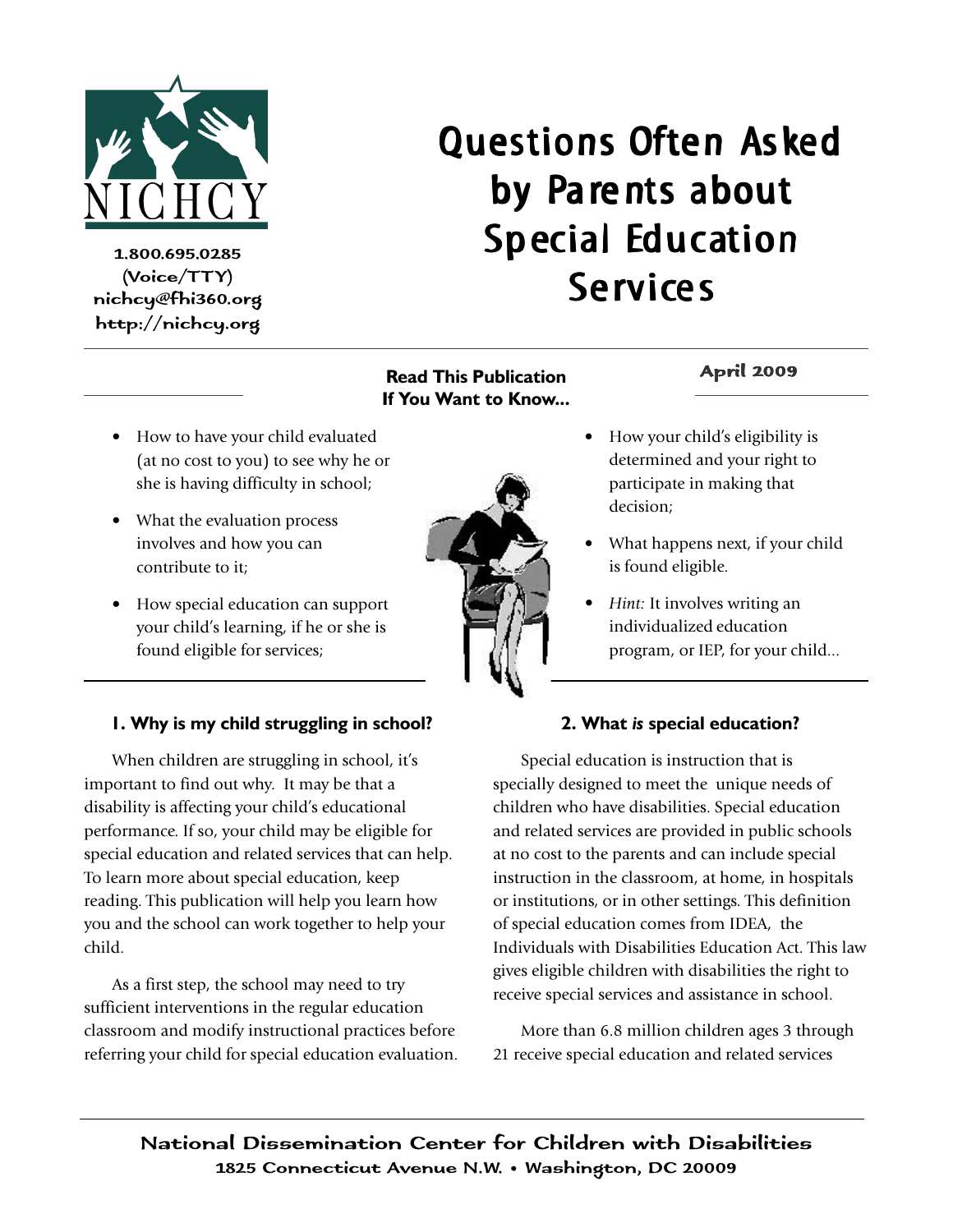each year in the United States. Each of these children receives instruction that is specially designed:

- $\diamond$  to meet his or her unique needs (that result from having a disability); and
- $\diamond$  to help the child learn the information and skills that other children are learning in the general education curriculum.

# **3. Who is eligible for special education?**

Children with disabilities are eligible for special education and related services when they meet IDEA's definition of a "child with a disability" in combination with state and local policies. IDEA's definition of a "child with a disability" lists 13 different disability categories under which a child may be found eligible for special education and related services. These categories are listed in the box on this page. IDEA describes what each of these disability categories means. You'll find those descriptions online at: http://nichcy.org/disability/ categories/

States and school districts must follow IDEA's definitions, but they also may add details to guide decision making about children's eligibility. That's why it's important to know what your state and local policies are. We'll tell you how to find out that information in this article.

# **4. How do I find out if my child is eligible?**

You can ask the school to *evaluate* your child. Call or write the director of special education or the principal of your child's school. Describe your concerns with your child's educational performance and request an evaluation under IDEA, to see if a disability is involved.

The public school may also be concerned about how your child is learning and developing. If the school thinks that your child may have a disability, then it *must evaluate your child at no cost to you*. The school must ask your permission and receive your

written consent before it may evaluate your child. Once you provide that consent, the evaluation must be conducted within 60 days (or within the timeframe the state has established).

However, the school does not *have* to evaluate your child just because you have asked. The school may not think your child has a disability or needs special education. In this case, the school may refuse to evaluate your child. It must let you know this decision in writing, as well as why it has refused. This is called giving you *prior written notice*. For more information about prior written notice,

# **IDEA's Categories of Disability**

Autism Deafness Deaf-blindness Hearing impairment Intellectual disability Multiple disabilities Orthopedic impairment

Other health impairment

Serious emotional disturbance

Specific learning disability

Speech or language impairment

Traumatic brain injury

Visual impairment, including blindness

*To find out more about these disabilities and how IDEA defines them, read NICHCY's "Categories of Disability under IDEA"—available at:*

http://nichcy.org/disability/categories/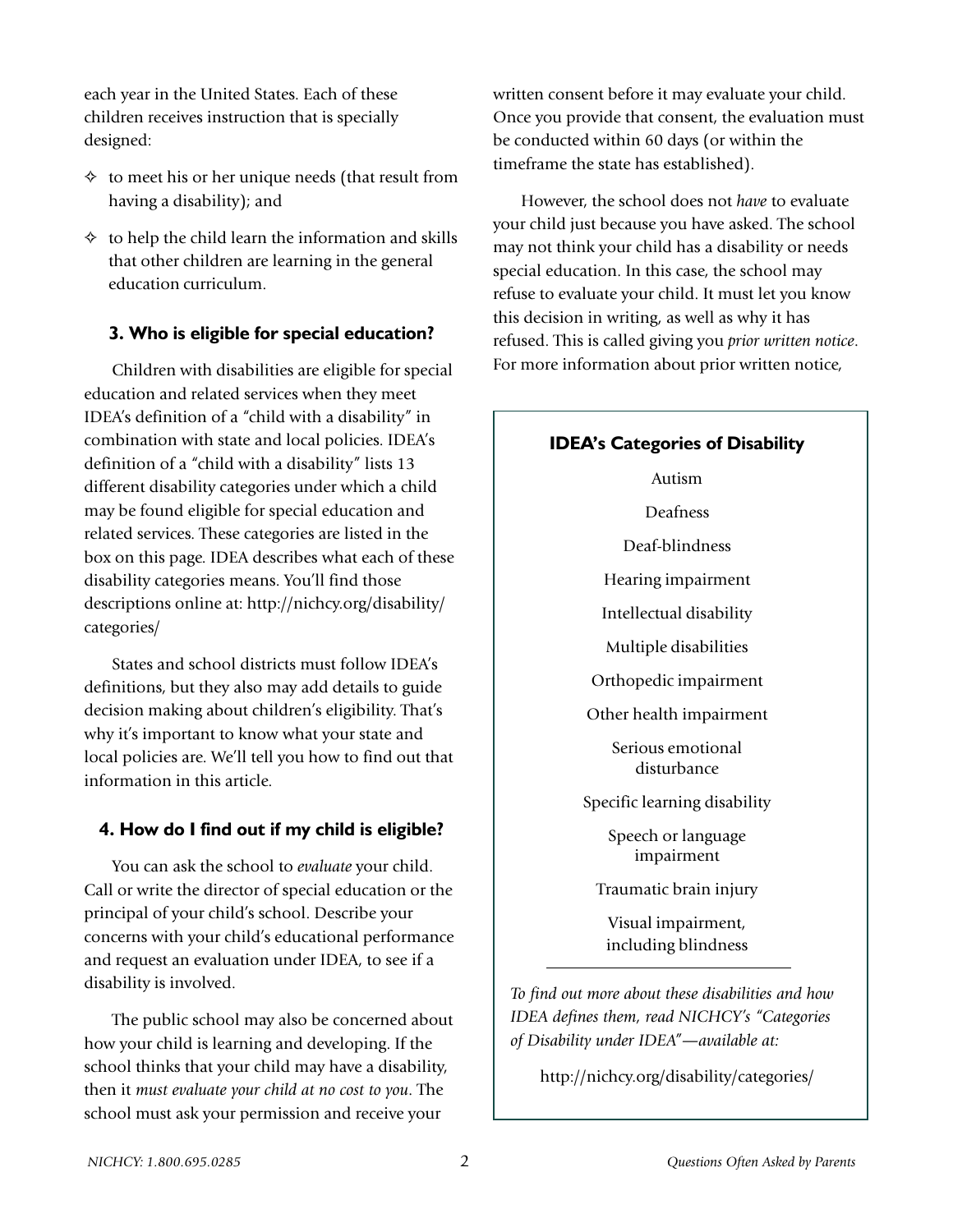see NICHCY's webpage *Right to Receive Prior Written Notice,* online at: http://nichcy.org/schoolage/ parental-rights/notice-prior

If the school refuses to evaluate your child, there are two things you can do immediately:

✧ Ask the school system for information about its special education policies, as well as parent rights to disagree with decisions made by the school system. These materials should

describe the steps parents can take to appeal a school system's decision.

 $\diamond$  Get in touch with your state's Parent Training and Information (PTI) center. The PTI is an excellent resource for parents to learn more about special education, their rights and responsibilities, and the law. The PTI can tell you what steps to take next to find help for your child. Visit NICHCY's website to identify how to contact your PTI. This information appears on our *State Resource Sheet* for your state, under "Organizations Especially for Parents." You'll find our state sheets online at: http://nichcy.org/ state-organization-search-by-state

# I. THE EVALUATION PROCESS

#### **5. What happens during an evaluation?**

Evaluating your child means more than the school just giving your child a test. The school must evaluate your child in all the areas where your child may be affected by the possible disability. This may include looking at your child's health, vision, hearing, social and emotional well-being, general intelligence, performance in school, and how well your child communicates with others and uses his or her body. The evaluation must be individualized (just your child) and full and comprehensive enough to determine if your child has a disability



#### **Services to Very Young Children**

Infants and toddlers can have disabilities, too. Services to children under three years of age are also part of IDEA. These services are called *early intervention services* and can be very important in helping young children

develop and learn. For information about early intervention, visit NICHCY's webpages on the subject, beginning at:

http://nichcy.org/babies/

and to identify all of your child's needs for special education and related services if it is determined that your child has a disability.

The evaluation process involves several steps. These are listed below.

*Reviewing existing information.* A team of people, including you, begins by looking at the information the school already has about your child. You may have information about your child you wish to share as well. The team will look at information such as:

- ✧ your child's scores on tests given in the classroom or to all students in your child's grade;
- $\diamond$  the opinions and observations of your child's teachers and other school staff who know your child; and
- ✧ your feelings, concerns, and ideas about how your child is doing in school.

*Deciding if more information is still needed.* The information collected above will help the group decide:

- ✧ if your son or daughter has a particular type of disability;
- $\diamond$  how your child is currently doing in school;
- ✧ whether your child needs special education and related services; and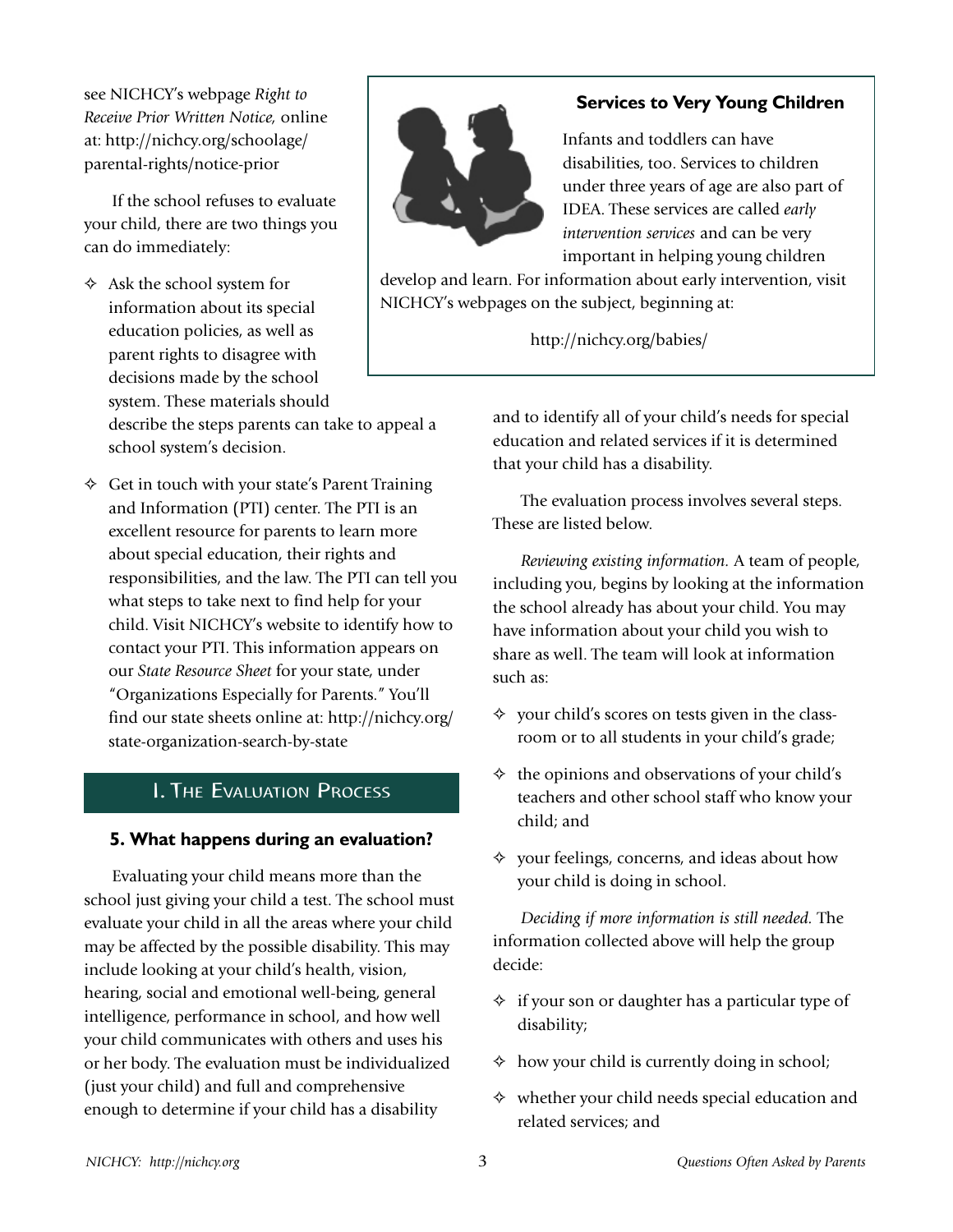

✧ what your child's educational needs are.

If the information the team collects doesn't answer these questions, then the school must collect more information about your child.

*Collecting more information about your child.* Your informed written permission is required before the school may collect additional information about your son or daughter. The school must also describe how it will collect the information. This includes describing the tests that will be used and the other ways the school will gather information about your child. After you give your consent, the school will go ahead as described. The information it gathers will give the evaluation team the information it needs to make the types of decisions listed above.

### **6. How does the school collect this information?**

The school collects information about your child from many different people and in many different ways. Tests are an important part of an evaluation, but they are only a part. The evaluation should also include:

- $\diamond$  the observations and opinions of professionals who have worked with your child;
- $\diamond$  your child's medical history, when it relates to his or her performance in school; and
- ✧ your ideas about your child's school experiences, abilities, needs, and behavior outside of school, and his or her feelings about school.

The following people will be part of the team evaluating your child:

- ✧ you, as parents;
- $\diamond$  at least one regular education teacher, if your child is or may be participating in the regular educational environment;
- $\diamond$  at least one of your child's special education teachers or service providers;
- $\Diamond$  a school administrator who knows about policies for special education, about children with disabilities, about the general education curriculum (the curriculum used by students who do not have disabilities), and about available resources;
- ✧ someone who can interpret the evaluation results and talk about what instruction may be necessary for your child;
- $\diamond$  individuals (invited by you or the school) who have knowledge or special expertise about your child;
- $\Diamond$  your child, if appropriate;
- $\diamond$  representatives from any other agencies that may be responsible for paying for or providing transition services (if your child is age 16 or, if appropriate, younger and will be planning for life after high school); and
- ✧ other qualified professionals.

These other qualified professionals may be responsible for collecting specific kinds of information about your child. They may include:

- $\Diamond$  a school psychologist and/or an occupational therapist;
- $\diamond$  a speech and language pathologist (sometimes called a speech therapist);
- $\Diamond$  a physical therapist and/or adaptive physical education therapist or teacher;
- $\Leftrightarrow$  a medical specialist; and
- ✧ others.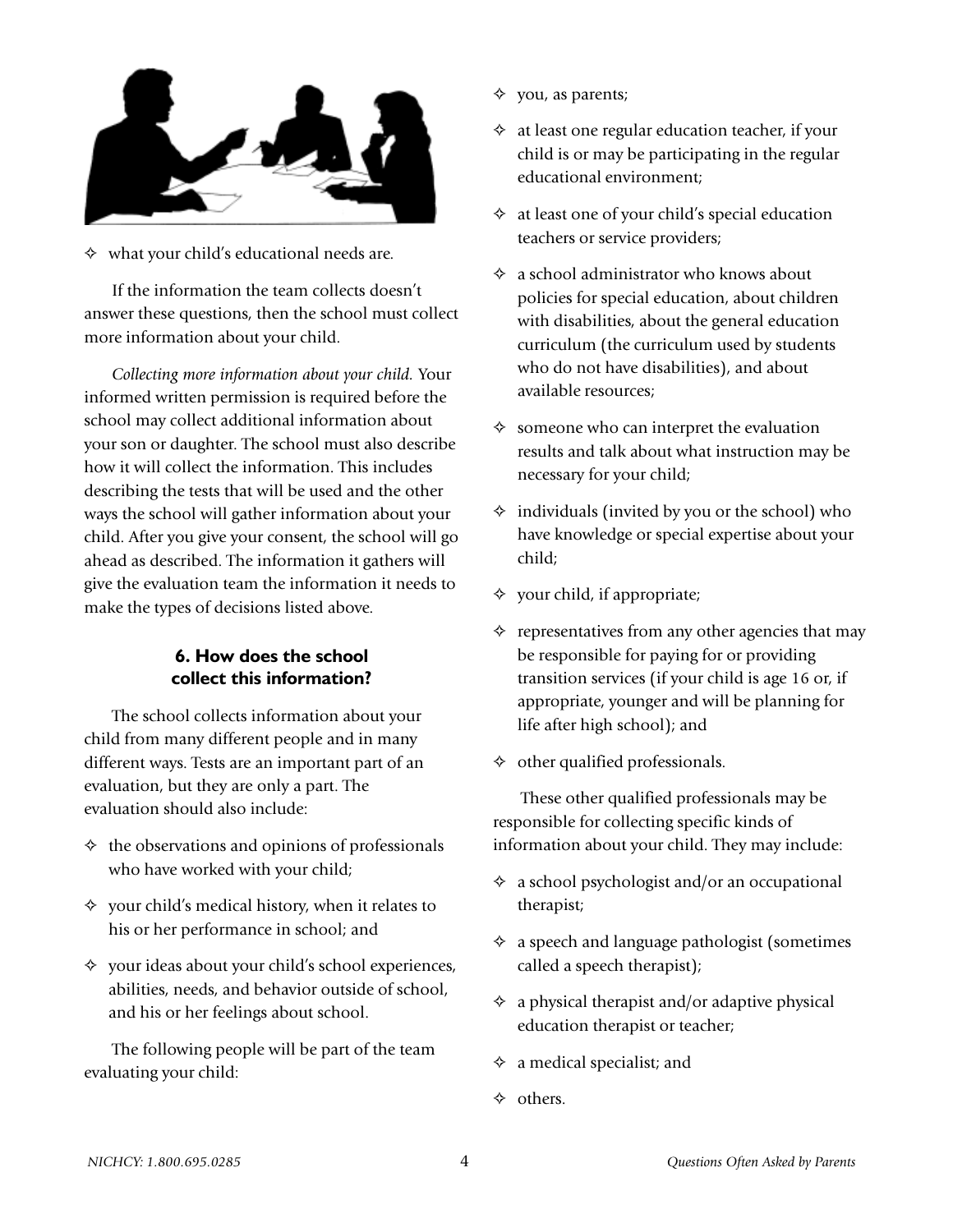Professionals will observe your child. They may give your child written tests or talk personally with your child. They are trying to get a picture of the "whole child." For example, they want to understand such aspects as:

- $\diamond$  how well your child speaks and understands language;
- $\diamond$  how your child thinks and behaves;
- $\diamond$  how well your child adapts to changes in his or her environment;
- $\diamond$  how well your child has done academically;
- $\diamond$  how well your child functions in a number of areas, such as moving, thinking, learning, seeing, and hearing; and
- ✧ your child's job-related and other post-school interests and abilities.

IDEA gives clear

directions about how schools must conduct evaluations. For example, tests and interviews must

be given in the language (for example, Spanish) or communication mode (for example, sign language) that is most likely to yield accurate information about what your child knows or can do developmentally, functionally, and academically. The tests must also be given in a way that does not discriminate against your child because he or she has a disability or is from a different racial or cultural background.

IDEA states that schools may not decide a child's eligibility for special education based on the results of only one procedure such as a test or an observation. More than one procedure is needed to see where your child may be having difficulty and to identify his or her strengths and needs.

In some cases, schools will be able to conduct a child's entire evaluation within the school. In other

cases, schools may not have the staff to do all of the evaluations needed. These schools will have to hire outside people or agencies to do some or all of the evaluation. If your child is evaluated outside of the school, the school must make the arrangements. The school will say in writing exactly what type of testing is to be done. All of these evaluation procedures are done at no cost to parents.

In some cases, once the evaluation has begun, the outside specialist may ask to do more testing. Make sure you tell the specialist to contact the school. If the testing is going beyond what the school originally asked for, the school needs to agree to pay for the extra testing.

# II. DECIDING ELIGIBILITY

### **7. What does the school do with these evaluation results?**

The information gathered from the evaluation will be used to make important decisions about your child's education. All of the information about your child will be used:

- $\diamond$  to decide if your child is eligible for special education and related services; and
- $\diamond$  to help you and the school decide what your child needs educationally.

# **8. How is my child's eligibility for special education decided?**

As was said earlier, the decision about your child's eligibility for services is based on whether your son or daughter has a disability that fits into one of the IDEA's 13 disability categories (see page 2) and meets any additional state or local criteria for eligibility. This decision will be made when the evaluation has been completed, and the results are available.

Parents are part of the team that decides a child's eligibility for special education. This team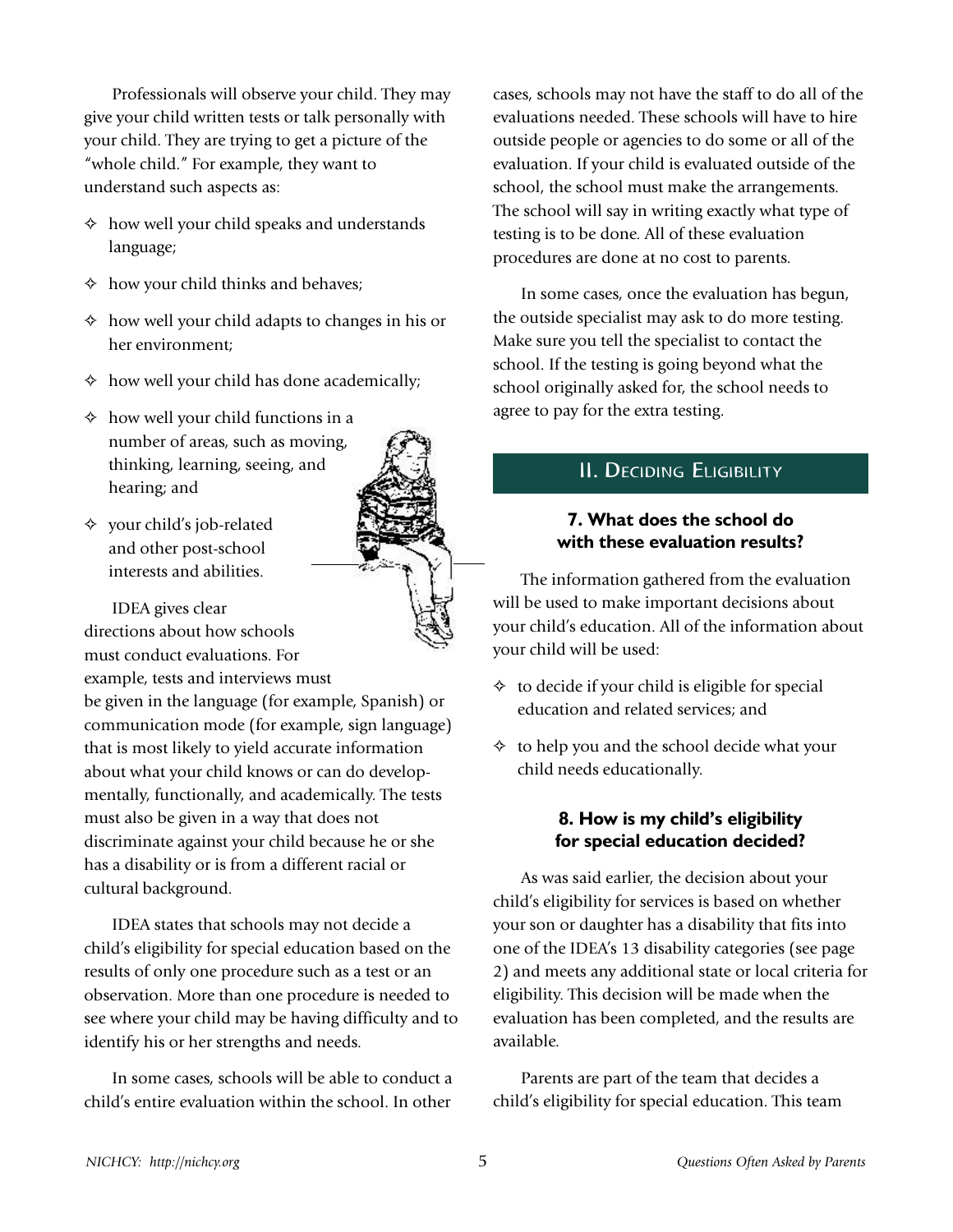will look at all of the information gathered during the evaluation and decide if your child meets the definition of a "child with a disability." If so, your child will be eligible for special education and related services.

Under IDEA, a child may *not* be found eligible for services if the determining reason for thinking the child is eligible is that:

- $\diamond$  the child has limited English proficiency, or
- $\diamond$  the child has not had appropriate instruction in math or reading.

If your child is found eligible, you and the school will work together to design an individualized education program for your child. This process is described in detail in Part III.

The school will give you a copy of the evaluation report on your child and the paperwork about your child's eligibility for special education and related services. This documentation is provided at no cost to you.

# **9. What happens if my child is not eligible for special education?**

If the eligibility team decides that your child is not eligible for special education, the school system must tell you this in writing and explain why your child has been found "not eligible." Under IDEA, you must also be given information about what you can do if you disagree with this decision.

Read the information the school system gives you. Make sure it includes information about how to appeal the school system's decision. If that information is not in the materials the school gives you, ask the school for it. IDEA includes many different mechanisms for resolving disagreements, including mediation. The school is required to tell you what those mechanisms are and how to use them.

Also get in touch with your state's Parent Training and Information (PTI) center. The PTI can tell you what steps to take next. Your PTI is listed on NICHCY's *State Resource Sheet* for your state under "Organizations Especially for Parents"—available online at: http://nichcy.org/state-organizationsearch-by-state

# **10. What happens if my child is found eligible for special education, but I do** *not* **agree?**

If your child is found eligible for special education and related services and you disagree with that decision, or if you do not want your child to receive special education and related services, you have the right to decline these services for your child. The school may provide your child with special education and related services *only* if you agree. Also, you may cancel special education and related services for your child at any time.

It is important to note, however, that if you decline or cancel special education for your child and later change your mind, the evaluation process must be repeated.



# III. WRITING AND IMPLEMENTING AN IEP

# **11. So my child has been found eligible for special education, and I agree. What's next?**

The next step is to write and implement what is known as an *Individualized Education Program* usually called an IEP. After a child is found eligible, a meeting must be held within 30 days to develop to the IEP.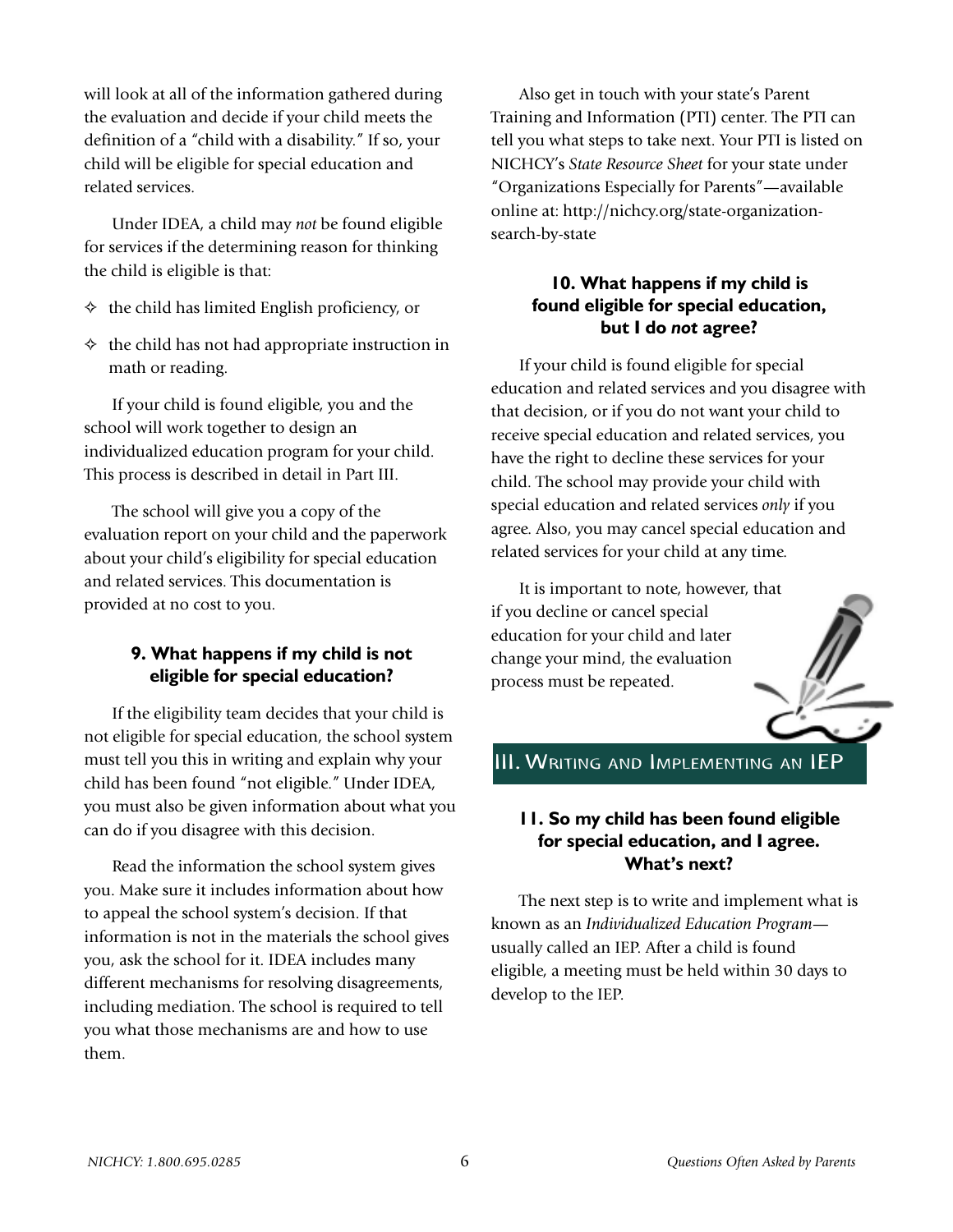# **12. What's an IEP?**

The acronym IEP stands for Individualized Education Program. This is a written document that describes the educational program designed to meet a child's individual needs. Every child who receives special education must have an IEP.

The IEP has two general purposes: (1) to set learning goals for your child; and (2) to state the supports and services that the school district will provide for your child.

### **13. What type of information is included in an IEP?**

According to IDEA, your child's IEP must include specific statements. These are listed in the box on page 8 entitled "What Information is in Your Child's IEP?" Take a moment to read over this list.

It is very important that children who receive special education participate in the general education curriculum as much as possible. That is, they should learn the same curriculum as children without disabilities—for example, reading, math, science, social studies, and physical education. In some cases, this curriculum may need to be adapted for your child to learn, but it should not be omitted. Participation in extracurricular activities and other nonacademic activities is also important. Your child's IEP needs to be written with this in mind.

For example, what special education and related services will help your child participate in the general education curriculum—in other words, to study what other students are studying? What special education, related services, or supports will help your child take part in extracurricular activities such as school clubs or sports? When your child's IEP is developed, an important part of the discussion will be how to support your child in regular education classes and activities in the school.



#### **14. Who develops my child's IEP?**

Many people come together to develop your child's IEP. This group is called the IEP team and includes most of the same types of individuals who were involved in your child's evaluation. Team members will include:

- ✧ you, the parents;
- $\diamond$  at least one regular education teacher, if your child is (or may be) participating in the regular education environment;
- $\Diamond$  at least one of your child's special education teachers or special education providers;
- $\Diamond$  a representative of the school system who (a) is qualified to provide or supervise the provision of special education, (b) knows about the general education curriculum; and (c) knows about the resources the school system has available;
- $\diamond$  an individual who can interpret the evaluation results and talk about what instruction may be necessary for your child;
- ✧ your child, when appropriate; and
- $\diamond$  other individuals (invited by you or the school) who have knowledge or special expertise about your child. For example, you may wish to invite a relative who is close to your child or a child care provider. The school may wish to invite a related services provider such as a speech therapist or a physical therapist.

With your consent, the school must also invite representatives from any other agencies that are likely to be responsible for paying for or providing transition services (if your child is 16 years old or, if appropriate, younger).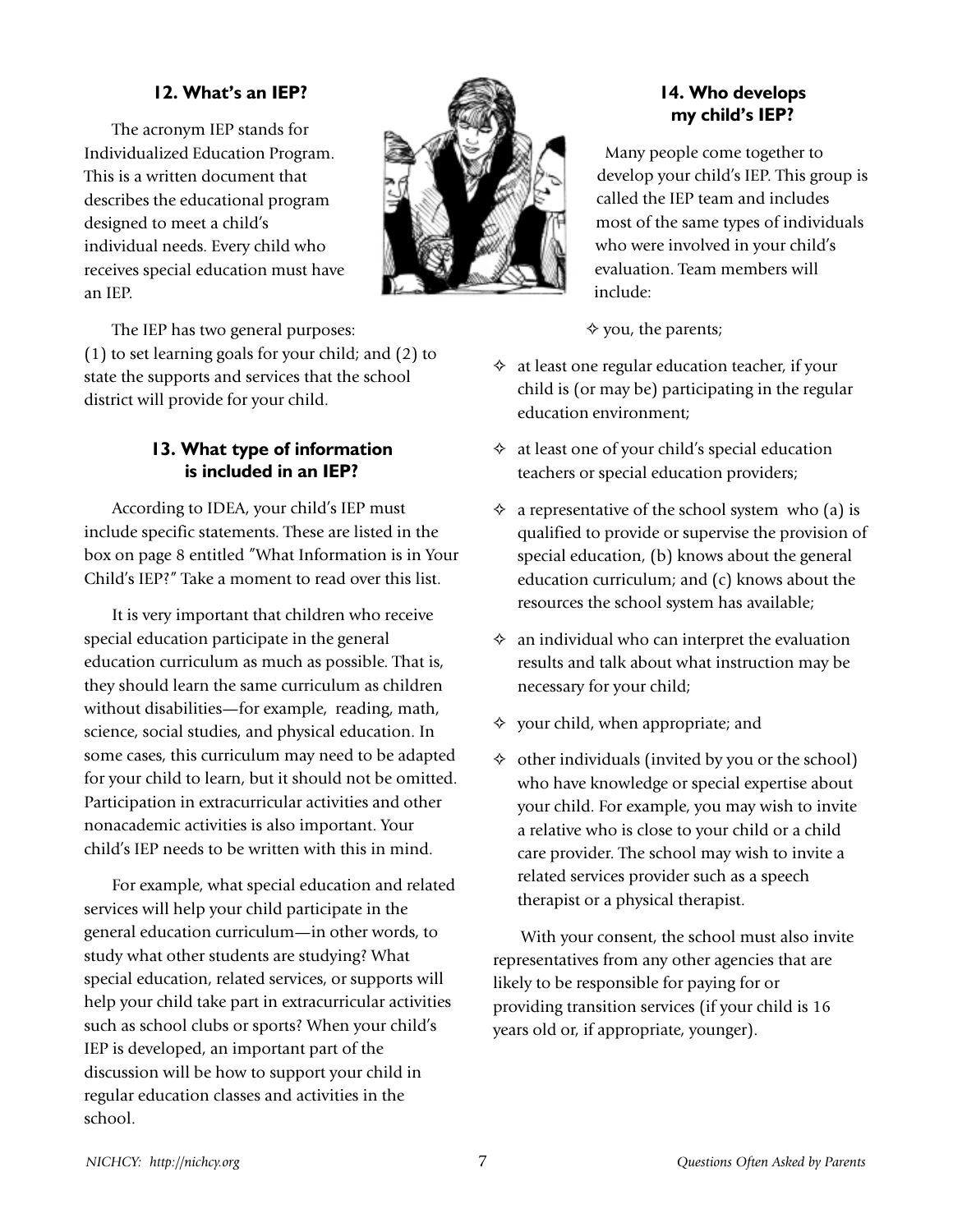# **What Information is in Your Child's IEP?**

Your child's IEP will contain the following statements:

- ✧ *Present levels of academic achievement and functional performance.* This statement describes how your child is currently achieving in school. This includes how your child's disability affects his or her participation and progress in the general education curriculum.
- ✧ *Annual goals.* The IEP must state annual goals for your child, what you and the school team think he or she can reasonably accomplish in a year. The goals must relate to meeting the needs that result from your child's disability. They must also help your son or daughter participate in and progress in the general education curriculum.
- ✧ *Special education and related services to be provided*. The IEP must list the special education and related services to be provided to your child. This includes supplementary aids and services (e.g., preferential seating, a communication device, one-on-one tutor) that can increase your child's access to learning and his or her participation in school activities. It also includes changes to the program or supports for school personnel that will be provided for your child.
- ✧ *Participation with children without disabilities.* The IEP must include an explanation that answers this question: How much of the school day will your child be educated separately from children without disabilities or not participate in extracurricular or other nonacademic activities such as lunch or clubs?

# **To Learn More About These IEP Components**

Read: *Developing Your Child's IEP*

> http://nichcy.org/ publications/pa12

✧ *Dates and location*. The IEP must state (a) *when* special education and related and supplementary aids and services will begin; (b) *how often* they will be provided; (c) *where* they will be provided; and (d) *how long* they will last.

✧ *Participation in state and districtwide assessments*. Your state and

district probably give tests of student achievement to children in certain grades or age groups. In order to participate in these tests, your child may need individual accommodations or changes in how the tests are administered. The IEP team must decide what accommodations your child needs and list them in the IEP. If your child will not be taking these tests, the IEP must include a statement as to why the tests are not appropriate for your child, how your child will be tested instead, and why the alternate assessment selected is appropriate for your child.

✧ *Transition services.* By the time your child is 16 (or younger, if the IEP team finds it appropriate for your child), the IEP must include measurable postsecondary goals related to your child's training, education, employment, and (when appropriate) independent living skills. The IEP must

also include the transition services needed to help your child reach those goals, including what your child should study.

✧ *Measuring progress.* The IEP must state how school personnel will measure your child's progress toward the annual goals. It must also state when it will give you periodic reports on your child's progress.

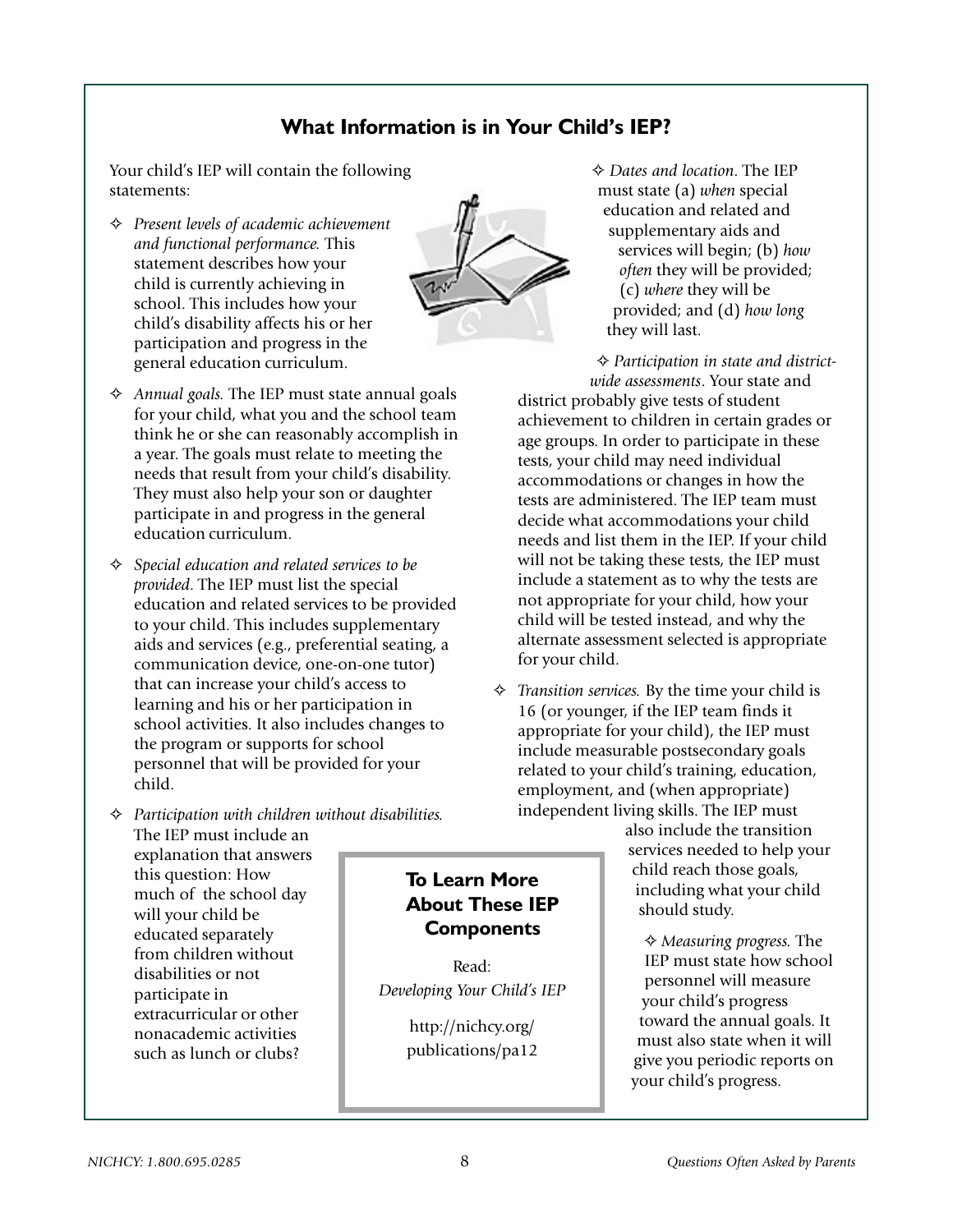# **15. So I can help develop my child's IEP?**

Yes, absolutely. The law is very clear that parents have the right to participate in developing their child's IEP. In fact, your input is invaluable. You know your child so very well, and the school needs to know your insights and concerns. That's why IDEA makes parents equal members on the IEP team. (See our separate publication, *Q&A on Parent Participation,* available online at: http://nichcy.org/ schoolage/qa-series-on-idea/qa2)

The school staff will try to schedule the IEP meeting at a time that is convenient for all team members to attend. If the school suggests a time that is impossible for you, explain your schedule and needs. It's important that you attend this meeting and share your ideas about your child's needs and strengths. Often, another time or date can be arranged.

# **16. Can the meeting be held without the parents participating?**

Yes. IDEA's regulations state that the school may hold the IEP meeting without you if it is unable to convince you that you, as parents, should attend. If neither parent can attend the IEP meeting, the school must use other methods to ensure your participation, including video conferences and individual or conference telephone calls.

If, however, you still can't attend or participate in the IEP meeting, the school may hold the IEP meeting without you—as long as it keeps a record of its efforts to arrange a mutually agreed-on time and place and the results of those efforts. This can be accomplished by keeping detailed records of:

- telephone calls made or attempted and the results of those calls;
- copies of correspondence sent to you and any responses received; and
- detailed records of visits made to your home or work and the results of those visits.



If the school *does* hold the meeting without you, it must keep you informed about the meeting and any decisions made there. The school must also ask for (and receive) your written permission before special education and related services may be provided to your child for the first time.

# **17. What should I do** *before* **the IEP meeting?**

The purpose of the IEP meeting is to develop your child's Individualized Education Program. You can prepare for this meeting by:

- $\diamond$  making a list of your child's strengths and needs;
- $\Diamond$  talking to teachers and/or therapists and getting their thoughts about your child;
- ✧ visiting your child's class and perhaps other classes that may be helpful to him or her; and
- $\Diamond$  talking to your child about his or her feelings toward school.

It is a good idea to write down what you think your child can accomplish during the school year. Look at your state's standards for your child's grade level. It also helps to make notes about what you would like to say during the meeting.

### **18. What happens** *during* **an IEP meeting?**

During the IEP meeting, the different members of the IEP team share their thoughts and suggestions. If this is the first IEP meeting after your child's evaluation, the team may go over the evalua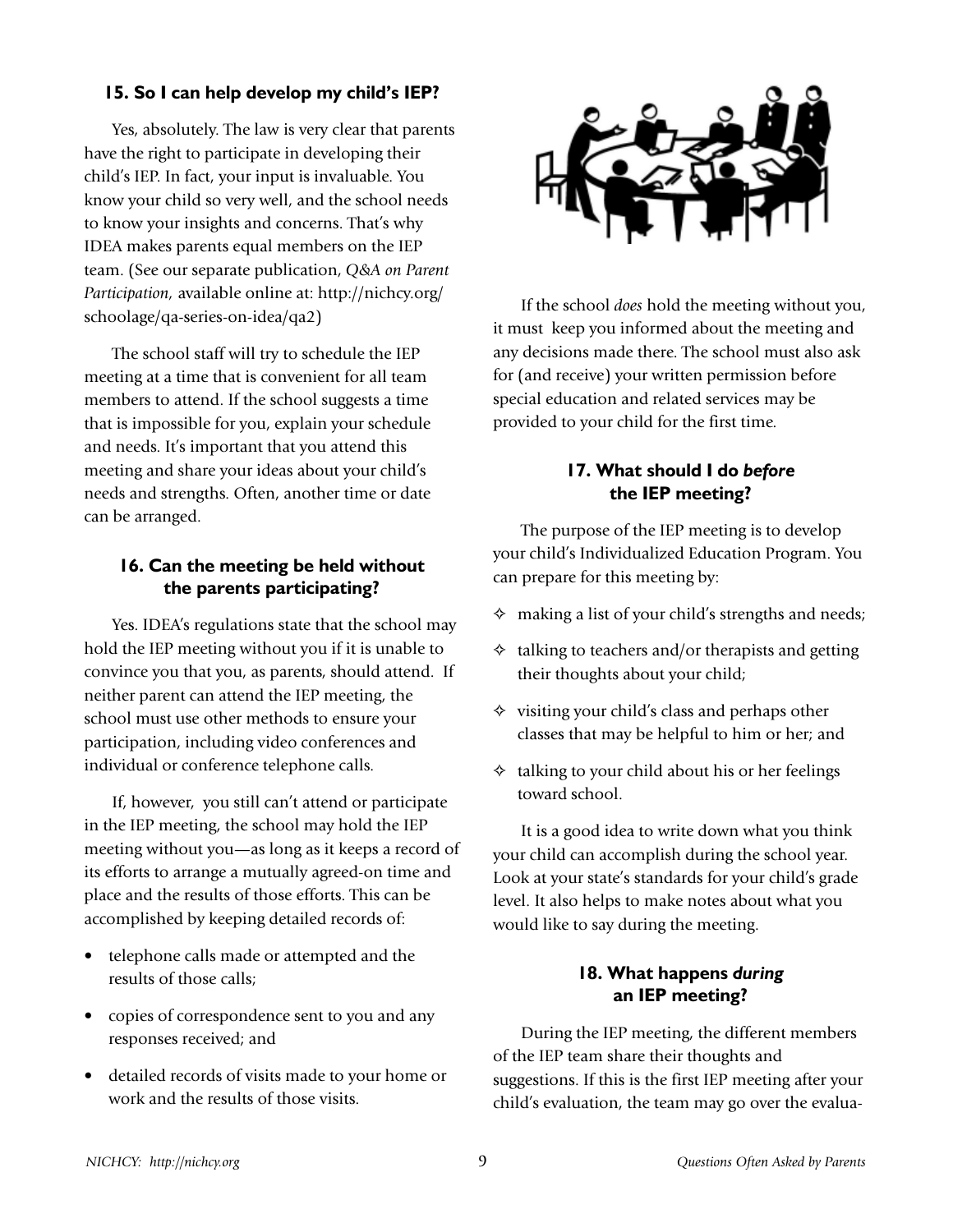tion results, so your child's strengths and needs will be clear. These results will help the team decide what special help your child needs in school.

 Remember that you are a very important part of the IEP team. You know your child. Don't be shy about speaking up, even though there may be many people at the meeting. Share what you know about your child and what you would like others to know.

After the various team members (including you, the parent) have shared their thoughts and concerns, the group will have a better idea of your child's strengths and needs. This will allow the team to discuss and decide:

- $\diamond$  the educational and other goals that are appropriate for your child; and
- $\diamond$  the type of special education services your child needs.

The IEP team will also talk about the **related services** your child may need to benefit from his or her special education. The IDEA lists many related services that schools must provide if eligible children need them. The related services listed in IDEA are presented in the box on this page. Examples of related services include:

- $\diamond$  occupational therapy, which can help a child develop or regain movement that he or she may have lost due to injury or illness; and
- $\diamond$  speech and language services, which can help children who have trouble speaking.

**Supplementary aids and services** can also play a pivotal role in supporting the education of children with disabilities in the general education classroom and their participation in a range of other school activities. That is also the intent of supplementary aids and services. Not surprisingly, these supports may be an important topic to discuss in the IEP meeting. Examples include but are not limited to:

- Supports to address your child's *environmental needs* (e.g., preferential seating; altered physical room arrangement);
- Levels of *staff support needed* (e.g., type of personnel support needed, such as behavior

*(continued on page 11)*

# **Related Services, as listed in IDEA**

Audiology

Counseling services (including rehabilitation counseling)

Early identification and assessment of disabilities in children

Interpreting services

Medical services for diagnostic or evaluation purposes

Occupational therapy

Orientation & mobility services

Parent counseling and training

Physical therapy

Psychological services

Recreation (including therapeutic recreation)

Speech-language pathology services

School health services and school nurse services

Social work services in schools

Transportation

*This list does not include every related service a child might need or that a school system may offer. To learn more about these related services and how IDEA defines them, read NICHCY's* Related Services*, available online at:*

> http://nichcy.org/schoolage/iep/ iepcontents/relatedservices/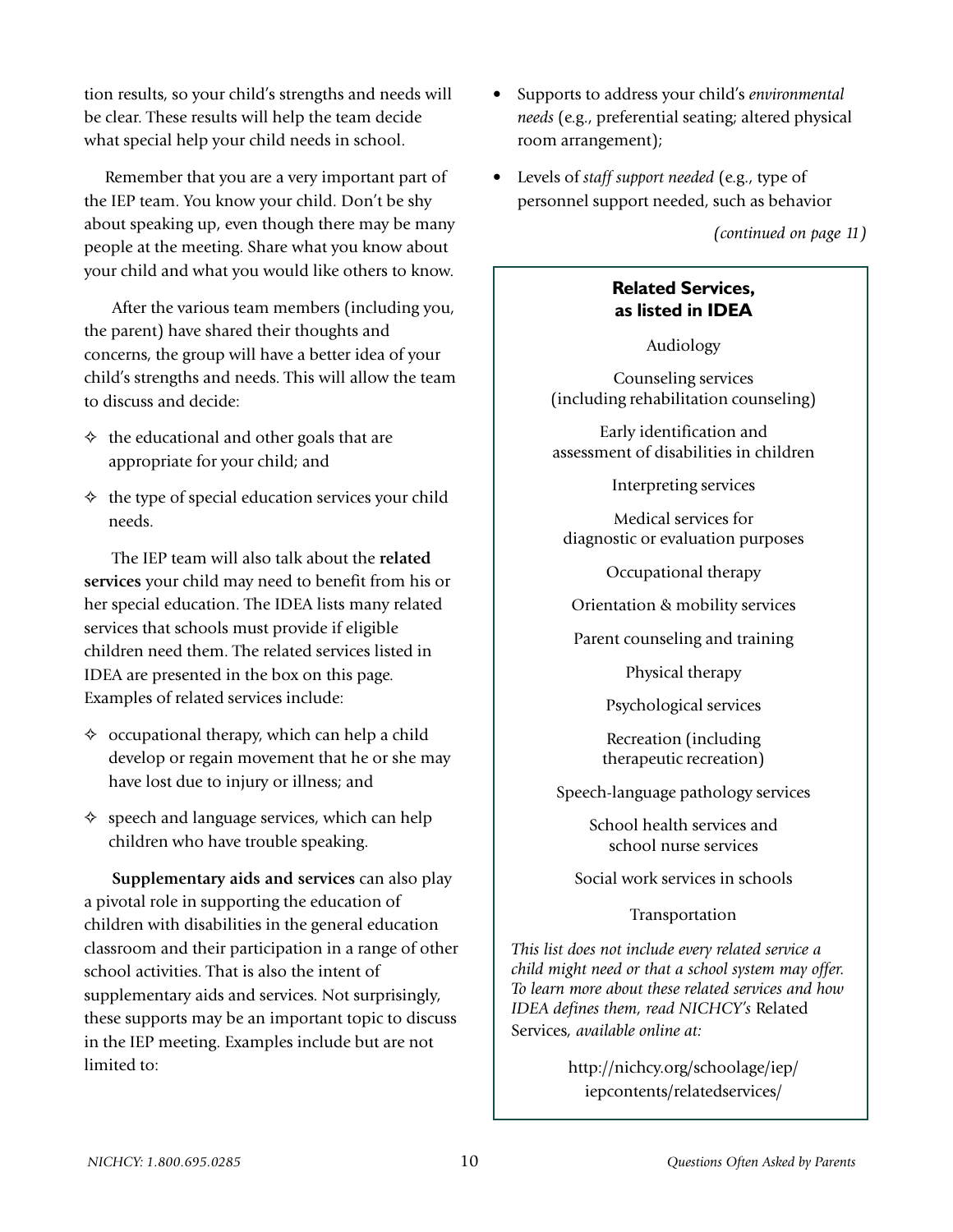specialist, health care assistant, or instructional support assistant);

- *Specialized equipment needs* that your child may have (e.g., wheelchair, computer, augmentative communication device);
- *Pacing of instruction* needed (e.g., breaks, more time, home set of materials);
- *Presentation* of subject matter needed (e.g., taped lectures, sign language, primary language); and
- *Assignment modification* needed (e.g., shorter assignments, taped lessons, instructions broken down into steps).

Deciding which supplementary aids and services (if any) will support your child's access to the general education curriculum and participation in school activities will very much depend upon your child's disability and his or her needs. None may be needed. Or many. All are intended to enable your child to be educated with children without disabilities to the maximum extent appropriate.

**Special factors.** Depending on the needs of your child, the IEP team must also discuss these special factors:

✧ *If your child's behavior interferes with his or her learning or the learning of others:* The IEP team will talk about strategies and supports to address your child's behavior.

# **To Learn More About AT**

Visit the: Family Center on Technology and Disability www.fctd.info

✧ *If your child is blind or visually impaired:* The IEP team must provide for instruction in Braille or the use of Braille, unless it determines after an appropriate evaluation that your child does not need this instruction.

✧ *If your child has communication needs:* The IEP team must consider those needs.

✧ *If your child is deaf or hard of hearing:* The IEP team will consider your child's language and communication needs. This includes your child's opportunities to communicate directly with classmates and school staff in his or her usual method of communication (for example, sign language).

**Assistive technology.** The IEP team will also talk about whether your child needs any *assistive technology devices or services.* Assistive technology devices can help many children do certain activities. Examples include:

- adapted furniture, tools, utensils, and other typically nonelectronic devices—which can help children with physical challenges; and
- digital books, or devices that enlarge words on a computer screen or read them aloud—which can help children who do not see or read well.

Assistive technology services include evaluating your child to see if he or she could benefit from using an assistive device. These services also include

✧ *If your child has limited proficiency in English:* The IEP team will talk about your child's language needs as these needs relate to his or her IEP.

# **To Learn More About Transition Planning**

Visit the: National Secondary Transition Technical Assistance Center

www.nsttac.org/

providing the device and training your child to use it. If appropriate, your family and/ or the professionals who work with your child may also receiving training in using the device.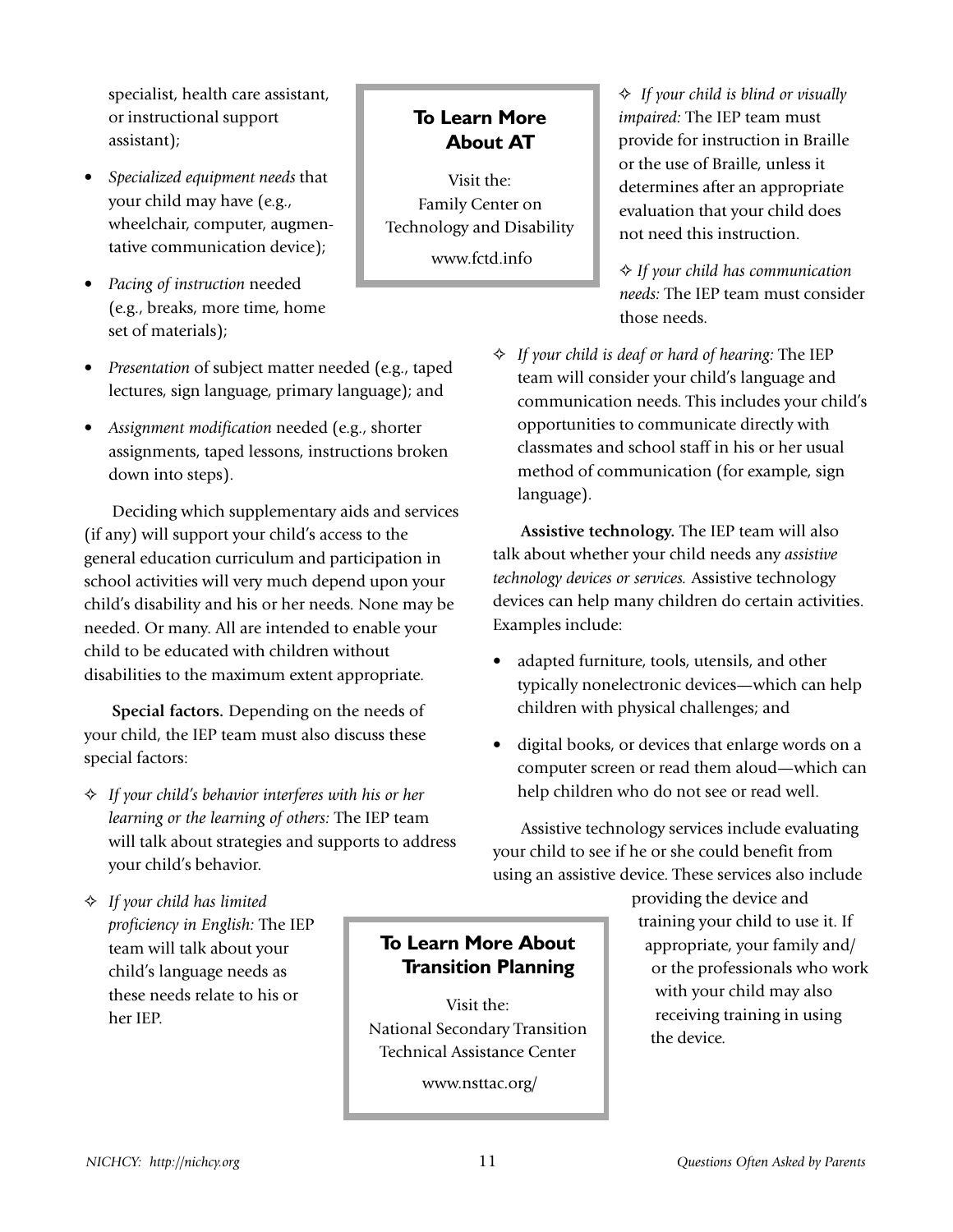**Transition services.** You may have noticed that one of the components of the IEP was transition services. We'd like to look more closely at this component now, because it's a very important time in your child's life and an important part of the IEP when the time comes.

Beginning when your child is age 16 (or younger, if appropriate), the IEP team will help your son or daughter plan ahead to life after high school and include statements in the IEP with respect to:

- postsecondary annual *goals* for your child;
- the *transition services* (including courses of study) needed to help your child reach those goals; and
- the *rights* (if any) that will transfer from you to your child when he or she reaches the age of majority, and that your child and you have been notified of these.

IDEA defines **transition services** as a coordinated set of activities for a student with a disability that is designed within a results-oriented process focused on improving the student's academic and functional achievement and promoting the student's movement from school to post-school activities. These activities can include postsecondary education, vocational education, integrated employment (including supported employment), continuing and adult education, adult services, independent living, or community participation. With respect to *your* child, this coordinated set of activities:

- **•** is based on your child's individual needs, taking into account his or her strengths, preferences, and interests; and
- **•** includes instruction; related services; community experiences; the development of employment and other post-school adult living

objectives; and, if appropriate, the acquisition of daily living skills and functional vocational evaluation.

> Transition services can be provided as special education if they are specially designed instruction or as a related service, if they are required for your child to benefit from special education.

As you can see, there are a lot of important matters to talk about in an IEP meeting. You may feel very emotional during the meeting, as everyone talks about your child's needs. Try to keep in mind that the other team members are all there to help your child. If you hear something about your child that surprises you, or that is different from the way you see your child, bring it to the attention of the other members of the team. In order to design a good program for your child, it is important for you to work closely with the other team members and share your feelings about your child's educational needs. Feel free to ask questions and offer opinions and suggestions.

Based on the above discussions, the IEP team will then write your child's IEP. This includes the services and supports the school will provide for your child. It will also include the *location* where particular services will be provided. Your child's placement (where the IEP will be carried out) will be determined every year, must be based on your child's IEP, and must be as close as possible to your child's home. The placement decision is made by a group of persons, *including you, the parent,* and others knowledgeable about your child, the meaning of the evaluation data, and the placement options. In some states, the IEP team makes the placement decision. In other states, the placement decision is made by another group of people. *In all cases, you as parents have the right to be members of the group that makes decisions on the educational placement of your child.*

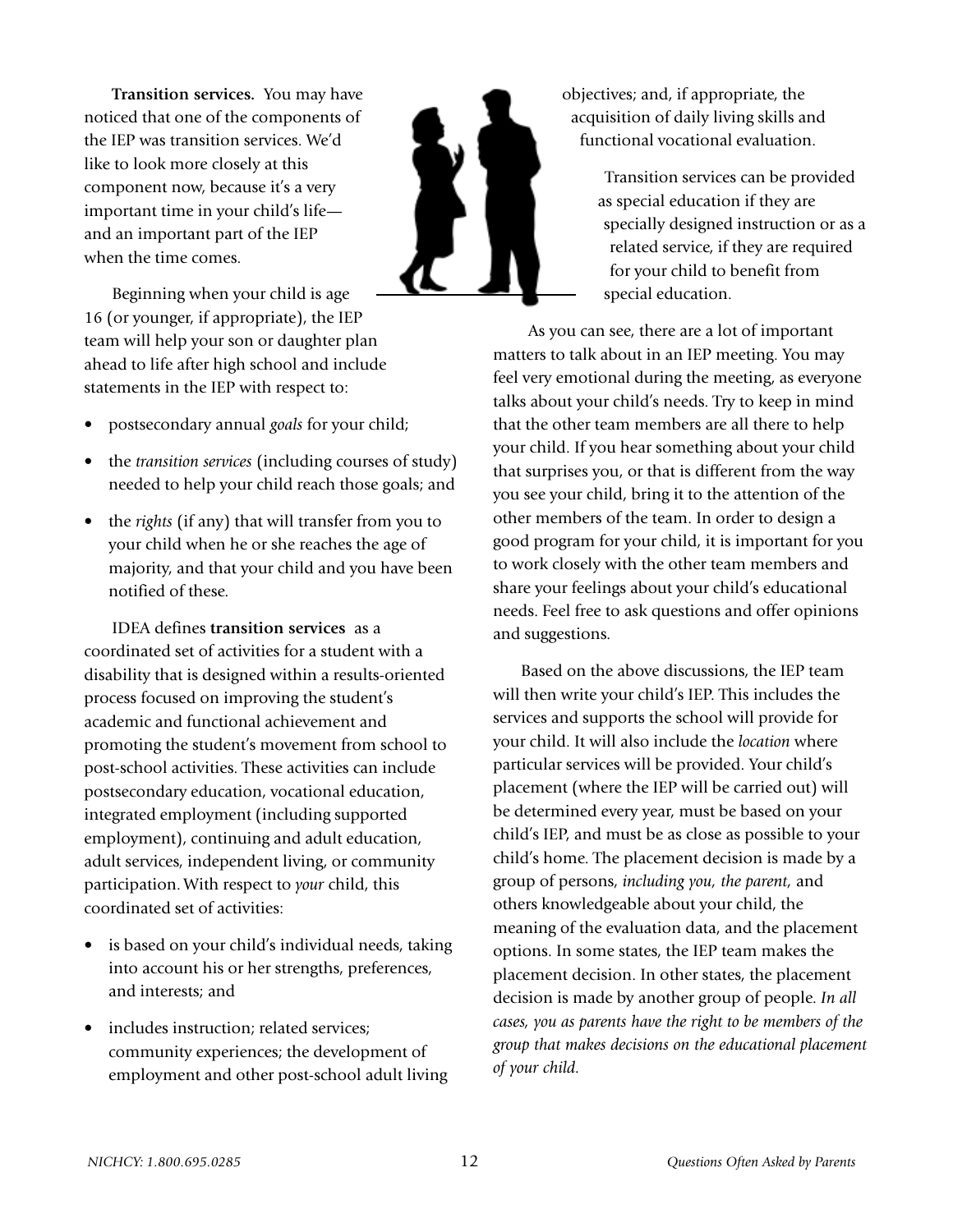Depending on the needs of your child and the services to be provided, your child's IEP could be carried out:

- $\diamond$  in regular education classes;
- $\diamond$  in special classes (where all the students are receiving special education services);
- $\diamond$  in special schools;
- ✧ at home;
- $\diamond$  in hospitals and institutions; and
- $\diamond$  in other settings.

Which of these placements is most appropriate for your child? IDEA strongly prefers that children with disabilities be educated in the general education classroom, working and learning alongside their peers without disabilities. In fact, placement in the regular education classroom is the *first* option the IEP team should consider. With the support of supplementary aids and services, can your child be educated satisfactorily in that setting? If so, then the regular education classroom is your child's appropriate placement. If not, then the group deciding placement will look at other placements for your child.

# **19. Does the school need my consent to implement the IEP?**

The school must obtain your informed written consent before the *initial* provision of special education and related services to your child and must make reasonable efforts to obtain that consent.

If you don't respond to the request for consent for the initial provision of special education and related services, or you refuse to give consent, the school system may *not* override your lack of consent and implement the IEP. The school system is not considered in violation of its requirement to make a free appropriate public education available to your child. Your lack of consent, however, means that your child will not receive special education and related services in school.

# **20. May I revoke my consent for special education and related services after initially giving it?**

Yes. At any time after providing initial consent, you may revoke consent, in writing, for the continued provision of special education and related services. Once you revoke consent, the school system may no longer provide special education and related services to your child, and they may not use mediation or due process procedures to try to override your revocation of consent.



Once you revoke consent, your child will be no longer receive the services and supports that were included in his or her IEP. Additionally, there are also a number of other consequences that may arise, such as how your child may be disciplined.

Therefore, it is important for you to ask questions about how your child's education will be affected before revoking consent.

# **21. Can my child's IEP be changed?**

Yes. At least once a year a meeting must be scheduled with you to review your child's progress and develop your child's new annual IEP. But you don't have to wait for this annual review. You (or any other team member) may ask to have your child's IEP reviewed or revised at any time.

The meeting to revise the IEP will be similar to the IEP meeting described above. The team will talk about:

✧ your child's progress toward the goals in the current IEP;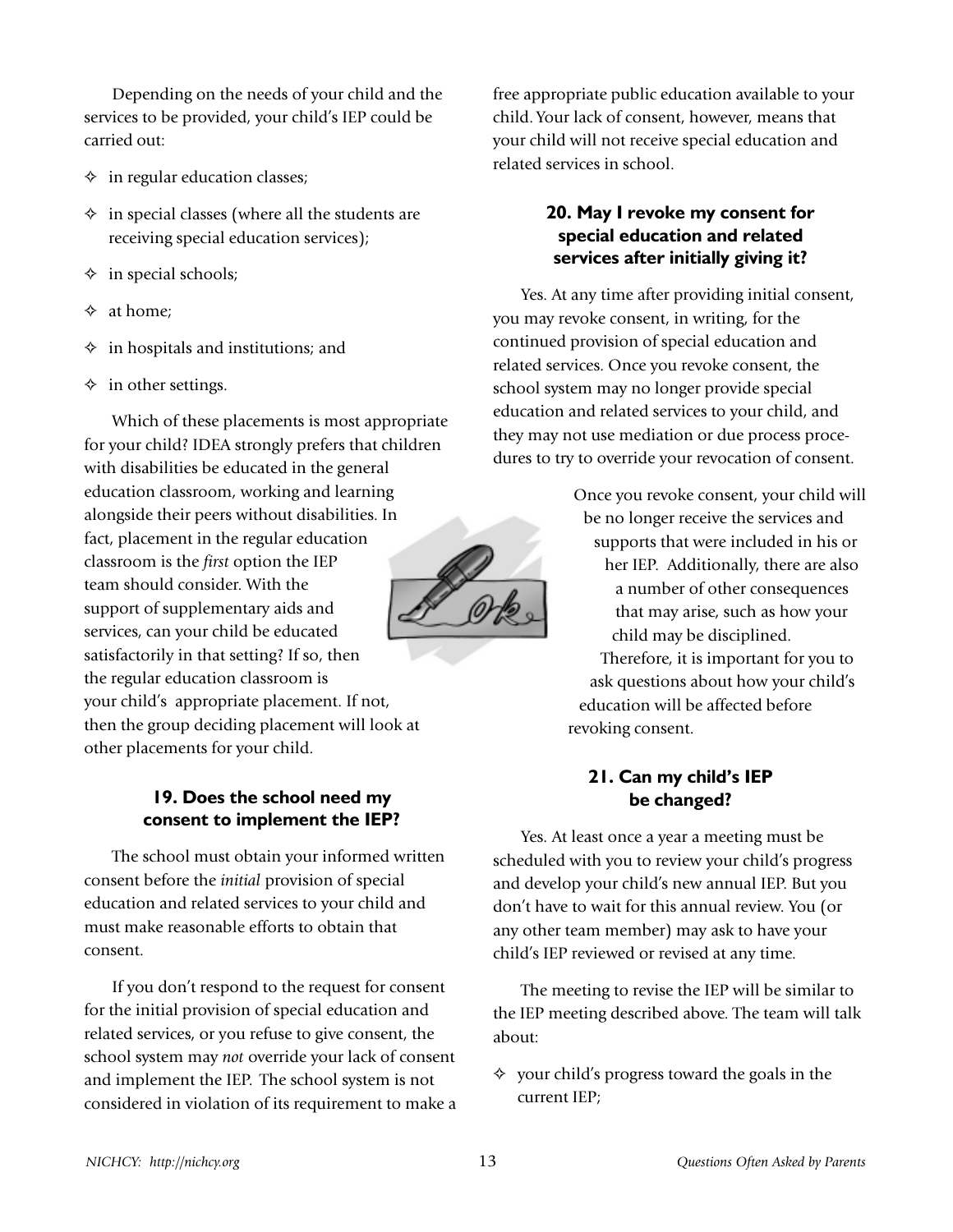- $\diamond$  what new goals should be added; and
- $\diamond$  whether any changes need to be made to the special education and related services your child receives.

This annual IEP meeting—or any periodic IEP review you might request—allows you and the school to review your child's educational program and change it as necessary.

# **22. Can the IEP be changed without holding an IEP meeting?**

Yes. If you and the school want to change your child's IEP after the annual IEP meeting, you and the school may agree not to convene an IEP meeting. Instead, you and the school will develop a written document that will amend your child's IEP. If your child's IEP is changed, all IEP team members will be informed of the changes, and if you request it, the school must give you a copy of the revised IEP.

# **23. Does the IEP meeting have to be in person?**

No. When holding an IEP meeting, you and the school may agree to use other means of participation. For example, some members may participate by video conference or conferences calls.

# **24. May a team member be excused from attending an IEP meeting?**

Yes, under certain circumstances and *only* with the consent of both the school system and the parent. If the member's area of the curriculum or related service is *not* going to be discussed or modified at the meeting, then he or she may be excused if you, as parents, and the school system agree in writing. A member whose area of expertise *is* going to discussed or changed at the meeting may be excused—under two conditions:

- $\diamond$  You (in writing) and the school agree to excuse the member; and
- $\diamond$  The member gives written input about developing the IEP to you and the team before the meeting.

# IV. REEVALUATION

#### **25. Will my child be re-evaluated?**

Yes. Under IDEA, your child must be reevaluated at least every three years, unless you and the school agree that a reevaluation is not necessary. The purpose of this reevaluation is to find out:

- $\Diamond$  if your child continues to be a "child with a disability," as defined within the law; and
- ✧ your child's educational needs.

 The reevaluation is similar to the initial evaluation. It begins by looking at the information already available about your child. More information is collected only if the IEP team determines that more information is needed or if you request it. If the group decides that additional assessments are needed, you must give your informed written permission before the school system may collect that information. The school system may only go ahead without your informed written permission if they have tried to get your permission and you did not respond.

Although the law requires that children with disabilities be re-evaluated at least every three years, your child may be re-evaluated more often if you or your child's teacher(s) request it. However, reevaluations may not occur more than once a year, unless you and the school system agree that a reevaluation is needed.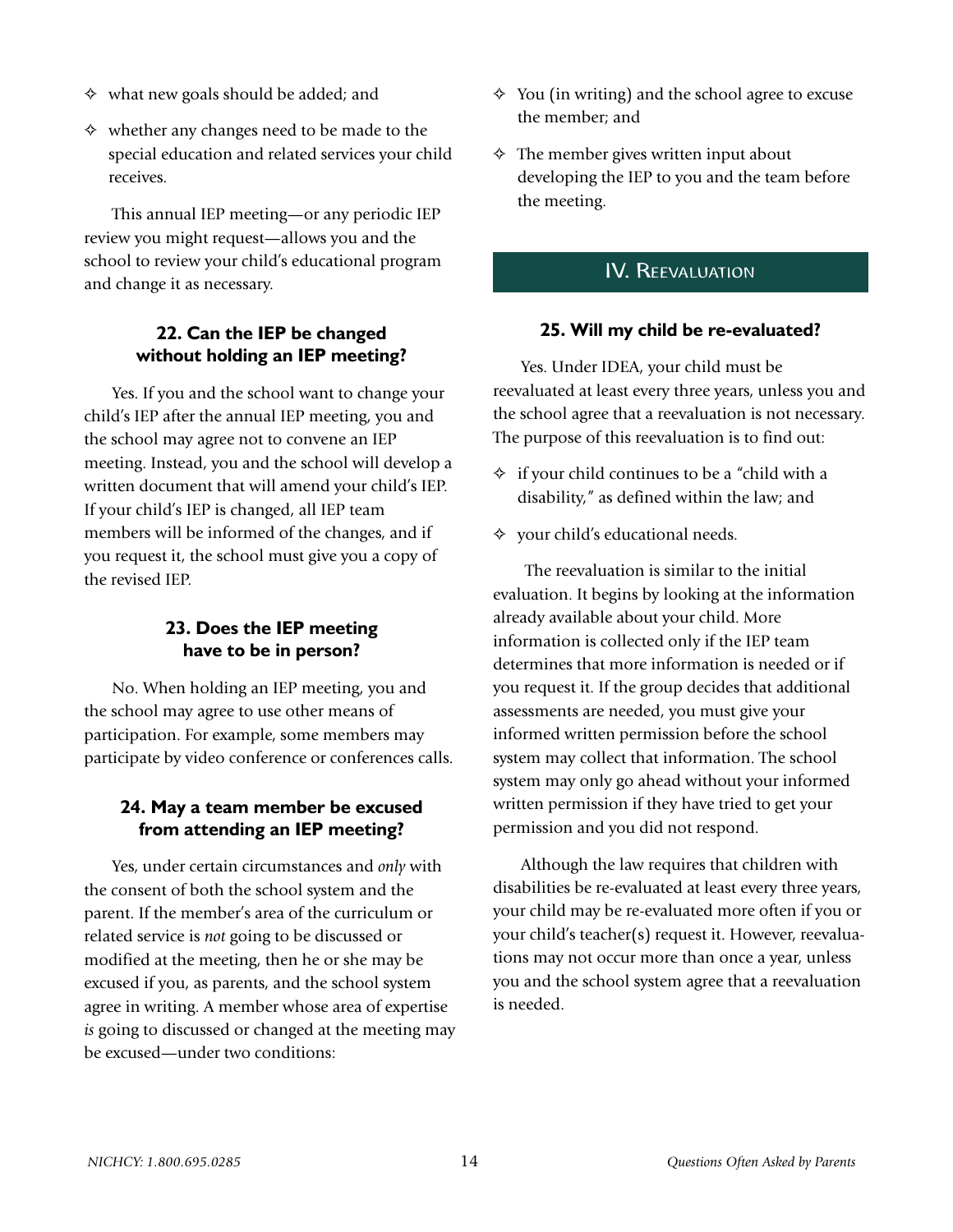#### **26. What if I disagree with the school about what is right for my child?**

You have the right to disagree with the school's decisions concerning your child. This includes decisions about:

- $\diamond$  your child's identification as a "child with a disability;"
- $\diamond$  his or her evaluation;
- $\diamond$  his or her educational placement; and
- $\diamond$  the special education and related services that the school provides to your child.

In all cases where the family and school disagree, it is important for both sides to first discuss their concerns and try to reach consensus. Decisions can be temporary. For example, you might agree to try out a particular plan of instruction or classroom placement for a certain period of time. At the end of that period, the school can check your child's progress. You and other members of your child's IEP team can then meet again, talk about how your child is doing, and decide what to do next. The trial period may help you and the school come to a comfortable agreement on how to help your child.

If you still cannot agree with the school, it's useful to know more about IDEA's protections for parents and children. The law and its regulations include ways for parents and schools to resolve disagreements. These

V. RESOLVING DISPUTES include mediation, due process, and filing a complaint with the state educational agency. You also have the right to refuse consent for initial provision of special education and related services, or to cancel all special education and related services for your child *without* using mediation, due process, or filing a complaint.

> There's a lot to know about each of these vehicles for resolving disputes. If you'd like to learn more, visit the section of NICHCY's website called *Resolving Disputes*, which begins at: http://nichcy.org/schoolage/disputes/

You may also call the PTI center in your state. We've mentioned the PTI several times in this publication*.* PTIs are an excellent resource for parents to learn about special education. Your PTI is listed on NICHCY's *State Resource Sheet* for your state.

> Always remember that you and the school will be making decisions together about your child's education for as long as your child goes to that school and continues to be eligible for special education and related services. A good working relationship with school staff is important now and in the future. Therefore, when disagreements arise, try to work them out within the IEP team before filing a complaint or requesting mediation or due process. Both you and the school want success for your child, and working together can make this happen.



# **To Learn More About Resolving Disputes**

Visit the: National Center for Dispute Resolution

www.directionservice.org/cadre